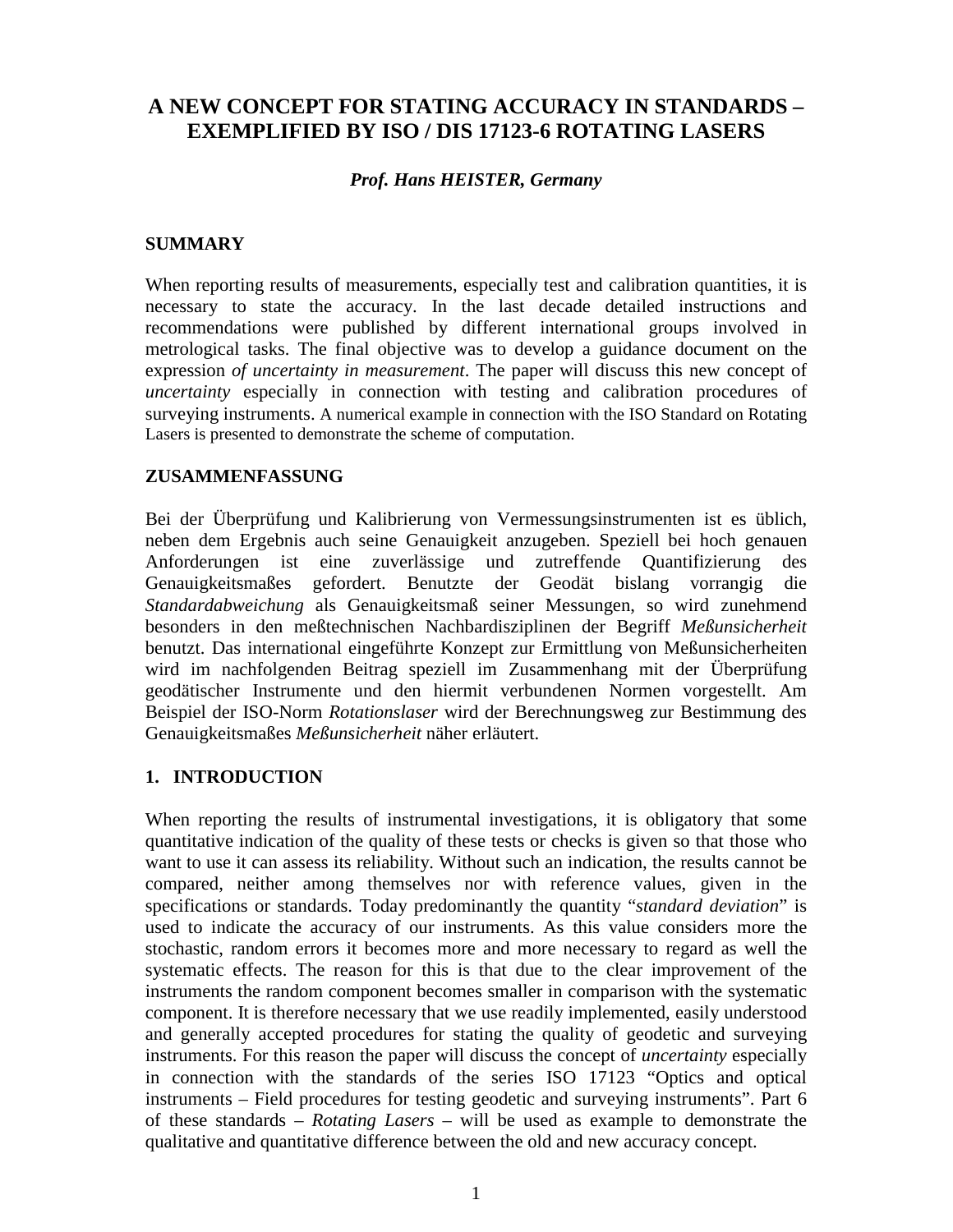#### **2. THE UNCERTAINTY OF MEASUREMENT**

The definition and concept of *uncertainty* as a quantitative attribute to the final result of measurement was developed mainly in the last two decades, even though the error analysis has already long been a part of all measurement sciences. The highest authority, the Comité International des Poids et Mesures (CIPM), requested in 1977 the Bureau International des Poids et Mesures (BIPM) – after recognizing the lack of international consensus on expressing *measurement uncertainty* – to treat the problem in collaboration with the national standards laboratories and to make recommendations. After several stages the CIPM referred the task of developing a detailed guide to the International Organization of Standardization (ISO). Under responsibility of ISO Technical Advisory Group on Metrology (TAG 4) and in conjunction with six worldwide metrology organizations a guidance document on the expression of measurement uncertainty was compiled with the objective to provide rules for use within standardization, calibration, laboratory, accreditation and metrology services. The *Guide to the Expression of Uncertainty in Measurement (GUM*) was first published as ISO document in 1995.

As the *Guide* provides more general rules for evaluating and expressing *uncertainty in measurement* all relevant terms are here discussed in conjunction with the known geodetic measuring procedures (s. fig. 1 ):

In geodetic / surveying applications we are normally dealing with the *measurands (Y)* length and angle. But often they are not primarily measured. Such as during distance measurement we measure for example time and phaseshift or controlling frequency and temperature. That means we have a lot of *input quantities*  $X_i$  on which the measurand depends. From a theoretically established functional model we will obtain the desired *measurand*

## $Y = f(X_1, X_2, X_3, \ldots, X_N)$ .

But the specific measuring process will provide only the *input estimates* of  $X_N$ , the measurable quantities  $x_1$ ,  $x_2$ ,  $x_3$ ,  $\dots$ ,  $x_N$ . Each *input estimate*  $x_i$  is associated with the *standard uncertainty* **u(xi) .** This standard uncertainty is in principle equivalent with the *experimental standard deviation* **s(xi)** of its *input estimate* **xi** . But in many cases hereof little or no information is provided. Thus the associated estimated *standard uncertainty* is based on experiences or general knowledge of the behavior and properties of the relevant sensor. Using all input quantities the result of one measurement, the *uncorrected output quantity*, is given by

$$
y_j = f_j(x_1, x_2, x_3, \ldots, x_N)
$$

where **j** indicates the number of determinations for the output estimate **y**. Its uncertainty is obtained by appropriately combining all **u(xi)** and is denoted **uc(y) ,** the *combined standard uncertainty* of the *estimate* **y,** the result of measurement.

In general this value is displayed, in our example as "measured distance", at the instrument. Unfortunately the process of evaluating **y** is mostly not known. It is therefore often difficult to determine the *combined uncertainty* with the desired reliability.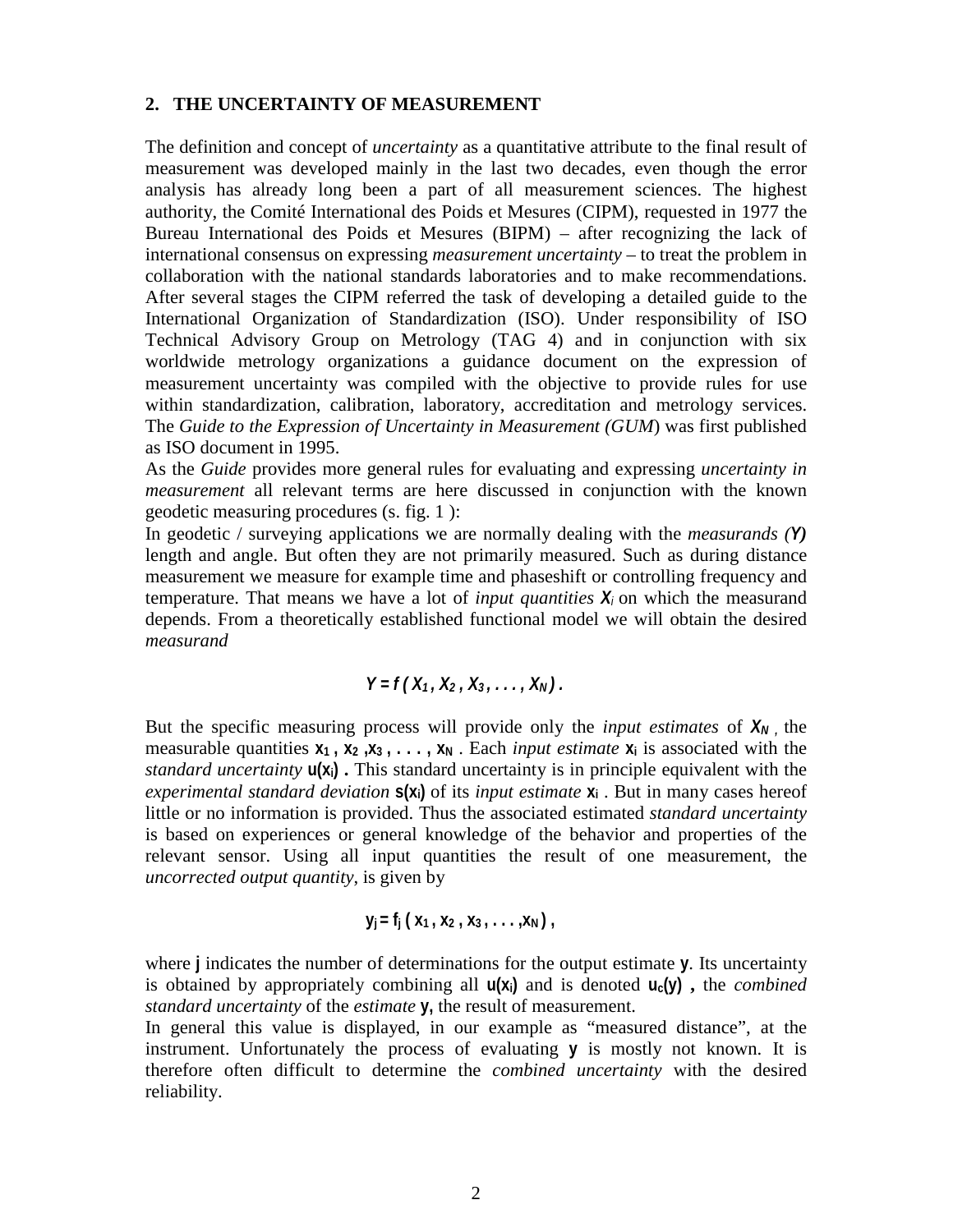

**Figure 1**: Result of a measurement and its uncertainty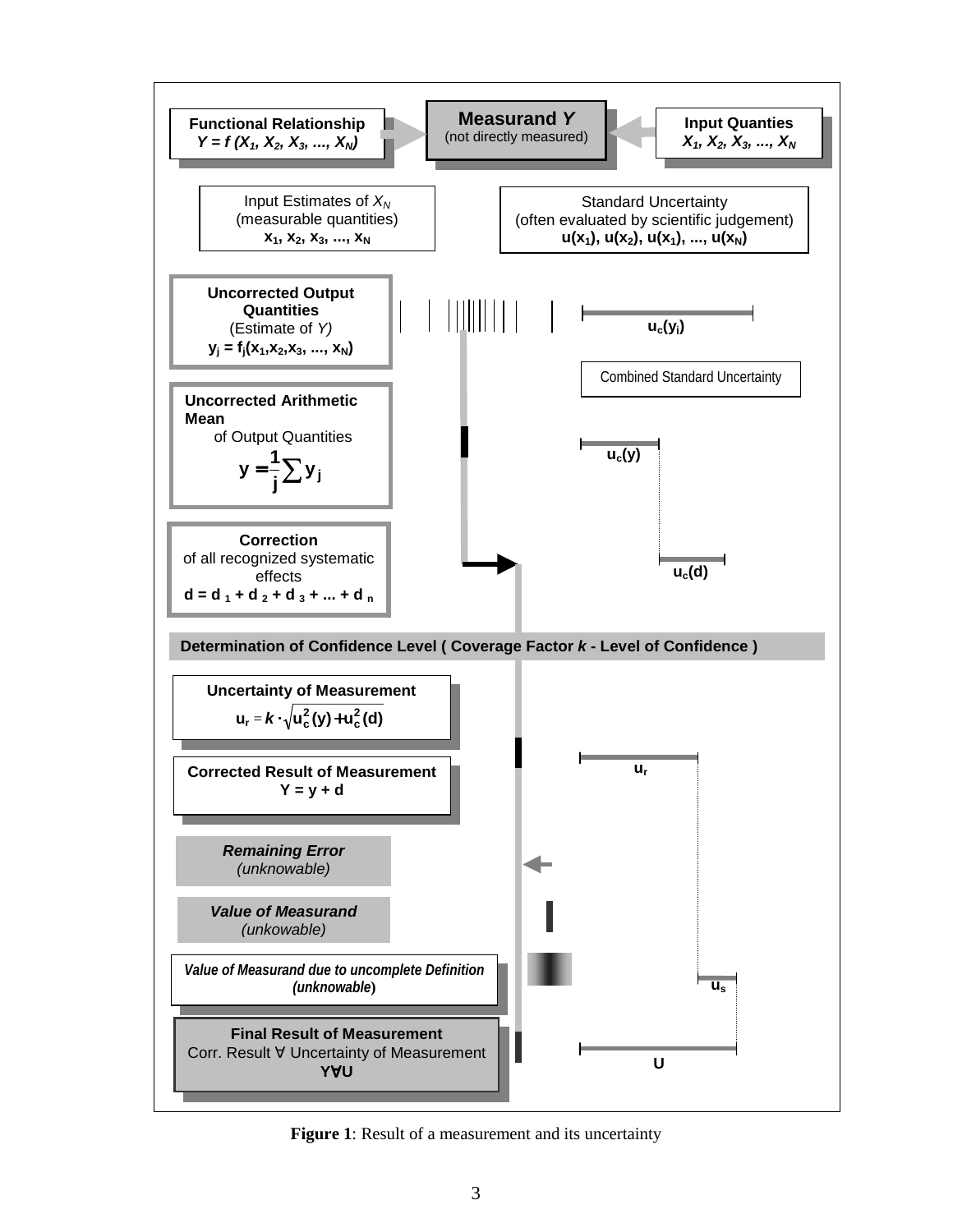If we recognize in the measurement procedure systematic effects and we know the arithmetic rule to calculate its value, we have to apply corrections for compensating these effects. But an important requirement is:

Each correction  $d_n$  has to be significant in size relative to the achieved accuracy of the measurement.

Often, measuring instruments are adjusted or calibrated already by the manufacturer or even by the user to eliminate systematic effects before displaying. That means: In a sense the measurement **y** is already the corrected result, but the uncertainties associated with the corrections are frequently neglected, mostly however they are unknown.

A typical example in distance measurement is the *additive constant* and the *short periodic error*: In modern electronic tacheometers both components are already considered in the displayed measurement, but the uncertainties are not regarded.

This simple example likes to clarify that the transition of the *uncorrected output* to the *corrected result of measurement* in practice is fluently.

To meet the needs of industrial and commercial applications it is required to provide an interval of confidence about the result of measurement. For this a *coverage factor k* is defined, with which the *combined standard uncertainty* is multiplied: the result is the *expanded uncertainty* **ur**. The choice of the *coverage factor k* is based on the level of confidence. The intended purpose is to create an interval about the result, which may encompass a large fraction of the distribution that could reasonably be attributed to the *measurand*. In the practice, the choice of  $k = 2$  results an interval that corresponds to a probability of approximately 95%.

Due to the unknown remaining errors and approximate functional relationships we will have always and in each measuring procedure a remaining difference between the *value of the measurand* and the *corrected result of measurement* **Y**. For this reason it is necessary to introduce an additional uncertainty component **us**. It depends on the experience of the observer to estimate a representative value for this component.

Finally we can state the uncertainty of measurement **U** of the result by summarizing the two uncertainty components, either squared or linear.

## **3. THE ISO STANDARD FOR ROTATING LASERS**

As discussed in ZEISKE (2001) the SC 6 of ISO / TC 172 has treated several standards on field procedures for testing geodetic and surveying instruments. ISO 17123 - Part 6 of these standards – *Rotating Lasers* – describes two testing procedures, the simplified and full test procedure, both with the objective to determine a representative quantity for the experimental standard deviation of a single measured height difference (instrument – leveling staff). Additionally in the more comprehensive full procedure two systematic errors can be separated from observations: the deviation a, which is a measure for the inclination of the rotating laser plane and the deviation b, which is effected by a nonorthogonality between laser path and standing(rotating) axis (s. fig. 2). The ISO DIS 17123 –Part 6 - still under discussion – describes in detail the whole test procedure and the analysis of the observation series. The result is the experimental standard deviation s ISO-ROLAS as a measure of precision in use for the investigated rotating laser level, referenced to a sighting distance of 40 m. Further more we will obtain the two systematic deviations **a** and **b**. It is not common practice to correct the observation during practical field operation. For interpretation of all results – in particular the additional parameters **a** and **b** - several statistical tests will employed. Thus the customer obtains objective criteria to accept the accuracy specifications of the tested instrument.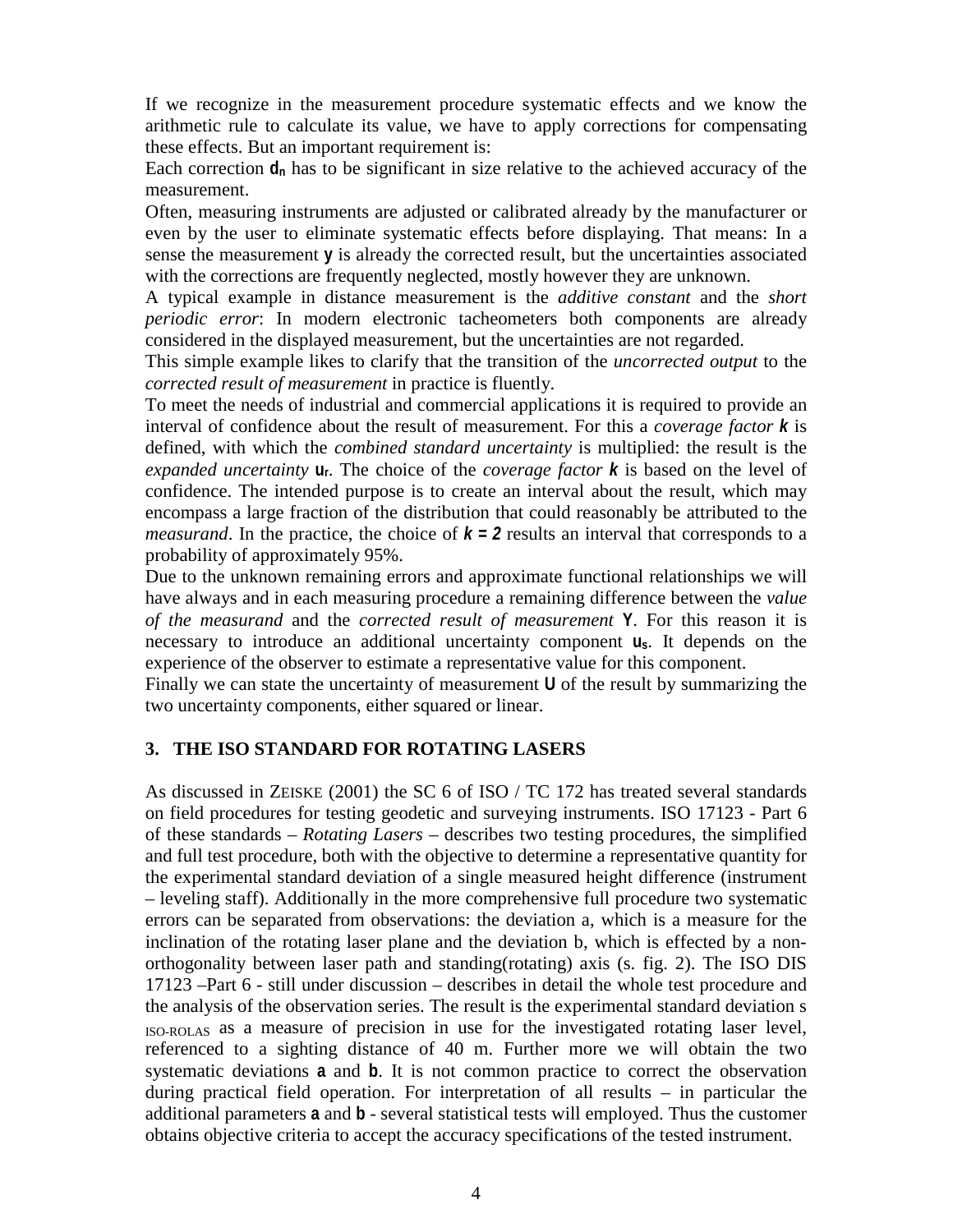

**Fig. 2:** Systematic deviations of a rotating laser level

# **4. STATING THE MEASUREMENT UNCERTAINTY OF ROTATING LASERS**

Although in surveying in many cases the strict use of *measurement uncertainties* is not always required, the expression *accuracy* should treated much more comprehensive. Especially in metrological oriented applications like precise measurements for testing and calibrating of geodetic instruments (HEISTER, 1999). The following example will demonstrate the advantage of the proposed method for stating accuracy.

The standard ISO DIS 17123 – Part 6 provides user friendly tests with the objective to determine *precision in use*. The result is the *repeatability standard deviation* for the specified measuring procedure. But in practice the additional parameters **a** and **b,** both are standing for systematic errors in the measuring process, influence considerably the accuracy. The suited concept to regard all these systematic effects in your accuracy budget is the *uncertainty in measurement*.

With the terminology of chapter 2 one will come to the analogy and calculation scheme (fictive numerical values) of the *uncertainty of measurement,* compiled in table 1.

This example tries to demonstrate what the expression *uncertainty of measurement* embodies. The *repeatability standard deviations*, as they are determined in the standard ISO 17123 is only *one* component in characterizing the accuracy of a surveying instrument. The common user or even the expert, who is not as specialized in solving metrological tasks, might incorrectly interpret this accuracy statement.

Although the framework in chapter 2 or the *GUM* provides instructions to assess *uncertainty,* it cannot substitute critical thinking and professional skill. Especially in defining and modeling all the systematic effects, which can influence the uncertainty, a detailed knowledge of the principles and methods of measurement are essential requirements. The question of summarizing the uncertainties or the correct treatment of correlations was hardly touched in this contribution. The more interested reader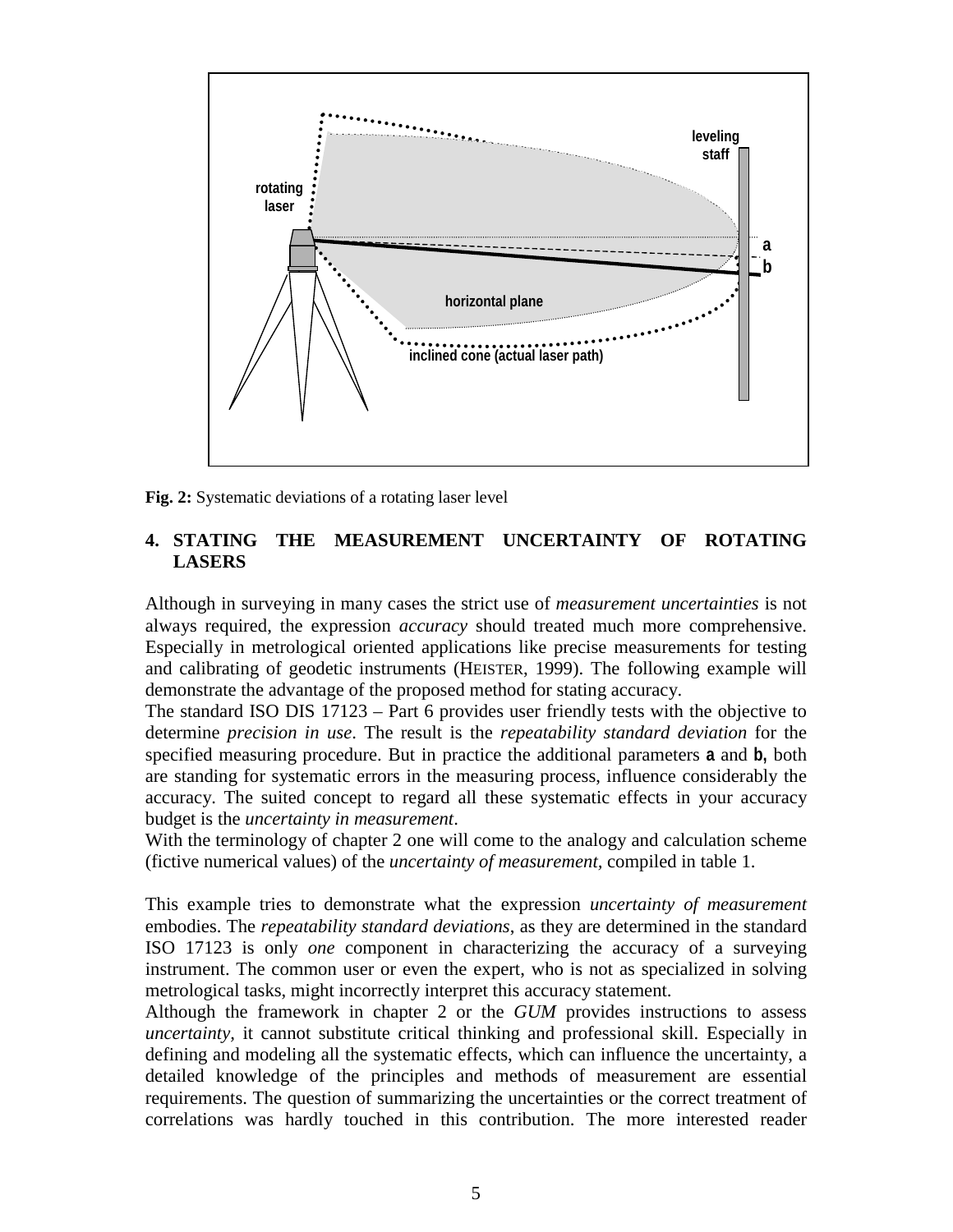|                                                      |  |  |  |  |  |  |  |  |  | therefore is referred to the GUIDE TO THE EXPRESSION OF UNCERTAINTY IN |  |
|------------------------------------------------------|--|--|--|--|--|--|--|--|--|------------------------------------------------------------------------|--|
| MEASUREMENT (ISO 1995) or to SCHMIDT (1994), (1997). |  |  |  |  |  |  |  |  |  |                                                                        |  |

| Measurand $Y = X_B - X_A$ :                                                                                                                                    | Height difference                                                                                                                                                                                                                            | $dH = L_B - L_A$                                                  |  |  |  |  |  |  |  |
|----------------------------------------------------------------------------------------------------------------------------------------------------------------|----------------------------------------------------------------------------------------------------------------------------------------------------------------------------------------------------------------------------------------------|-------------------------------------------------------------------|--|--|--|--|--|--|--|
| Input estimates $x_1, x_2, \ldots, x_N$                                                                                                                        | Height reading at detector                                                                                                                                                                                                                   | $I_{1A}$ , $I_{1B}$ , $I_{2A}$ , $I_{2B}$                         |  |  |  |  |  |  |  |
| Uncorrected output quantity $y_i$ :                                                                                                                            | One height difference                                                                                                                                                                                                                        | dh <sub>j</sub> = $I_{jB} - I_{jA} = 0.425$ m                     |  |  |  |  |  |  |  |
| Uncorrected arithmetic mean: y                                                                                                                                 | Mean of $j = 2$ differences                                                                                                                                                                                                                  | $dh = 0,427$ m                                                    |  |  |  |  |  |  |  |
| Corrections d                                                                                                                                                  | systematic deviations                                                                                                                                                                                                                        | $a=1,6$ mm, $b=2,4$ mm                                            |  |  |  |  |  |  |  |
| Combined standard deviation $u_c(y)$ repeatability standard deviation S ISO-ROLAS = 2,4 mm                                                                     |                                                                                                                                                                                                                                              |                                                                   |  |  |  |  |  |  |  |
| Combined standard deviation $u_c(d)$ $u_c(a) = 0.8$ mm, $u_c(b) = 1.2$ mm $u_c(d)^2 = 0.8^2 + 1.2^2$ [mm <sup>2</sup> ]<br>$u_c(d)^2 = 2.1$ [mm <sup>2</sup> ] |                                                                                                                                                                                                                                              |                                                                   |  |  |  |  |  |  |  |
| Coverage factor $k$                                                                                                                                            | Level of confidence 95%, $k = 2$                                                                                                                                                                                                             |                                                                   |  |  |  |  |  |  |  |
| Uncertainty of measurement $u_r$                                                                                                                               | $ur = 2 \cdot \sqrt{2.4^2 + 2.1} = 5.6$ mm                                                                                                                                                                                                   |                                                                   |  |  |  |  |  |  |  |
| Corr. result of measurement $Y = y + d$                                                                                                                        | Corrected height difference $dH = dh + a + b^{1}$                                                                                                                                                                                            |                                                                   |  |  |  |  |  |  |  |
| Remaining errors                                                                                                                                               | functional model:<br>curvature of earth (100m)<br>e.g.:<br>refraction<br>others:<br>instability of laser<br>e.g.:<br>zero error<br>non-flatness of footplate<br>expansion of staff<br>estimated uncertainty of all influences $u_s = 2.8$ mm | $0,8$ mm<br>$0,5$ mm<br>$0,3$ mm<br>$0,5$ mm<br>0,2mm<br>$0,5$ mm |  |  |  |  |  |  |  |
| Final result and expanded<br>uncertainty of measurement:                                                                                                       | height difference $dH \pm U$ with                                                                                                                                                                                                            | $U = \sqrt{ur^2 + us^2}$                                          |  |  |  |  |  |  |  |
| Y <sub>±U</sub>                                                                                                                                                | $dH = 0,427$ m $\pm$ 6,3 mm                                                                                                                                                                                                                  |                                                                   |  |  |  |  |  |  |  |

1) In practice it is not usual to correct due to the deviations **a** and **b**.

**Table 1**: Scheme for the calculation of the uncertainty of measurement of rotating lasers (numerical values are fictive)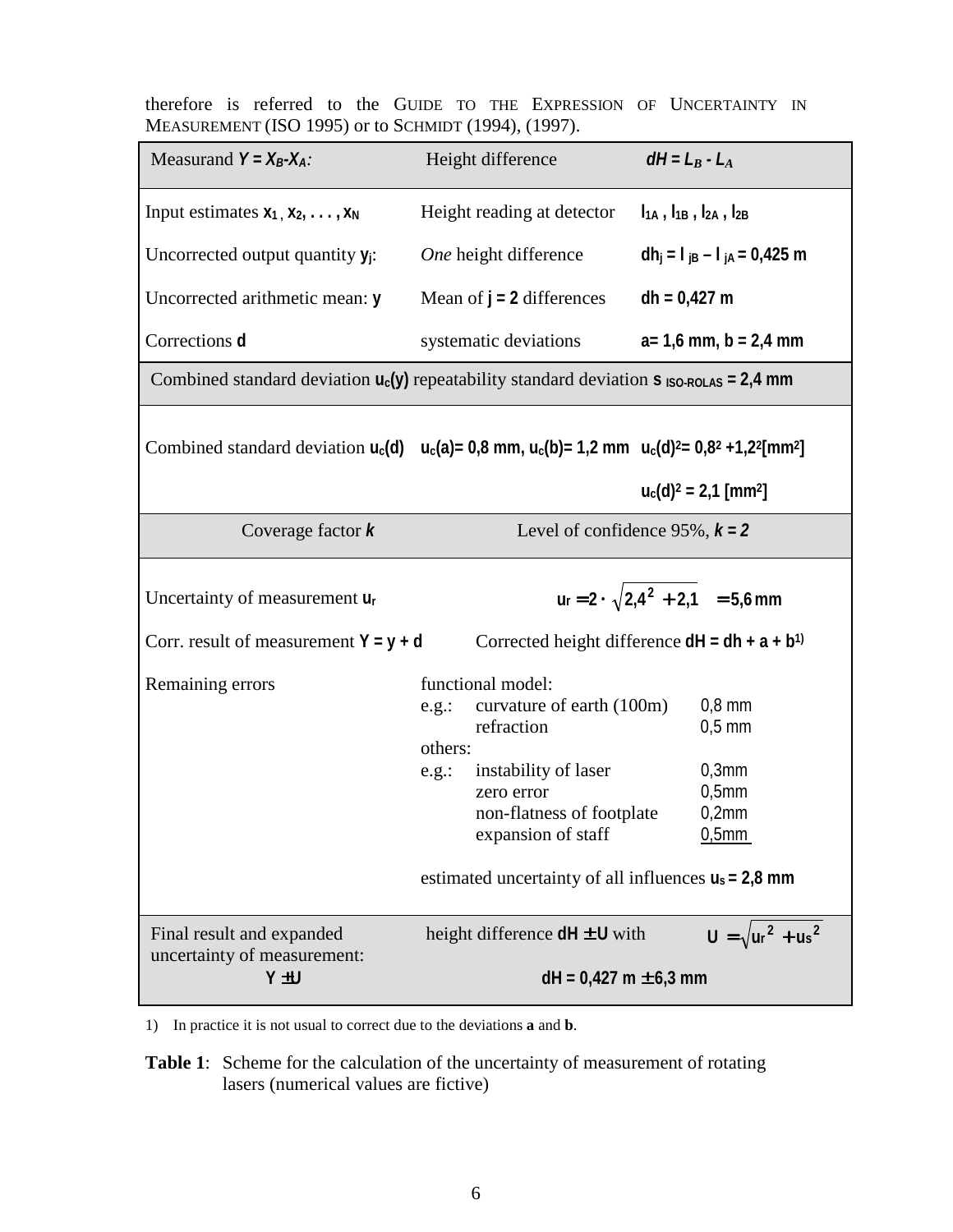## **5. CONCLUSIONS**

It is obvious that there are two major reasons for reconsidering the approach of stating the *measurement uncertainty* as a suited quantitative measure of accuracy in testing and calibrating geodetic instruments:

- (1) New technologies have radically influenced the design of surveying equipment that traditional methods in surveying and investigating instruments have become more less obsolete (RÜEGER, BRUNNER, 2000).
- (2) A state of the art quality management system (QMS) demands for a metrological confirmation system, which should include documented procedures for field and lab checks as e.g. proposed by ISO standards.

All these operations require defined accuracy statements, which are nationally and internationally recognized and for everybody comprehensible. With the *uncertainty of measurement* both a term was created and recommendations for quantifying, which will met all metrological requests.

There is no doubt, it is not necessary to give an explicit report on uncertainty for routine surveying tasks. However numerous measurements are performed everyday with instruments subjected to periodic checks or calibrations. At least the normative documents of these checks should include detailed particulars concerning the *uncertainty of measurement*. As higher one moves up the measurement hierarchy as more details are required on how the measurement result and its *uncertainty* is obtained. At any level of this hierarchy, including routine or engineering work in industry, industrial or academic research, primary standards and calibration laboratories and even the quality control of the manufacturers, all of the necessary information must be made available for everybody in form of published certificates or test reports, instruction manuals or national or international standards. Only the most possible transparency of this chain may guarantee best measurement results and most reliable accuracy statements.

# **LITERATURE**

- HEISTER, H. (1999): Checking, Testing and Calibrating of Geodetic Instruments. In Lilje,M.(Ed.): Geodesy and Surveying in the Future – The Importance of Height. Proceedings, Gävle 1999, 239 - 247
- RÜEGER, J.M., BRUNNER F.K. (1999): *On the System Calibraton and Type Testing of Digital Levels*. Zeitschrift für Vermessungswesen (ZfV), im Druck
- SCHMIDT, H. (1994): *Meßunsicherheit und Vermessungstoleranz bei Ingenieurvermessungen*. Veröffentlichungen des Geodätischen Instituts der RWTH Aachen, Nr. 51
- SCHMIDT, H. (1997): Was ist Genauigkeit? Zum Einfluß systematischer Abweichungen auf Meß- und Ausgleichungsergebnisse. Vermessungswesen und Raumordnung (VR) 59
- ZEISKE, K.(2001): Current status of the ISO Standardization of Accuracy Determination Procedures of Surveying Instruments. Proceedings, FIG WW Seoul

STANDARDS AND TECHNICAL MONOGRAPHS::

ISO/DIS 12123 – Part 1, ..., 6 (2000): *Optics and optical instruments – Geodetic and surveying instruments –Field procedures for determining accuracy.*

FIG-PUBLICATION (1994): *Recommended Procedures for Routine-Checks of Electro-Optical Distance Meters (EDM).* FIG Technical Monograph No. 9., Canberra, Australia